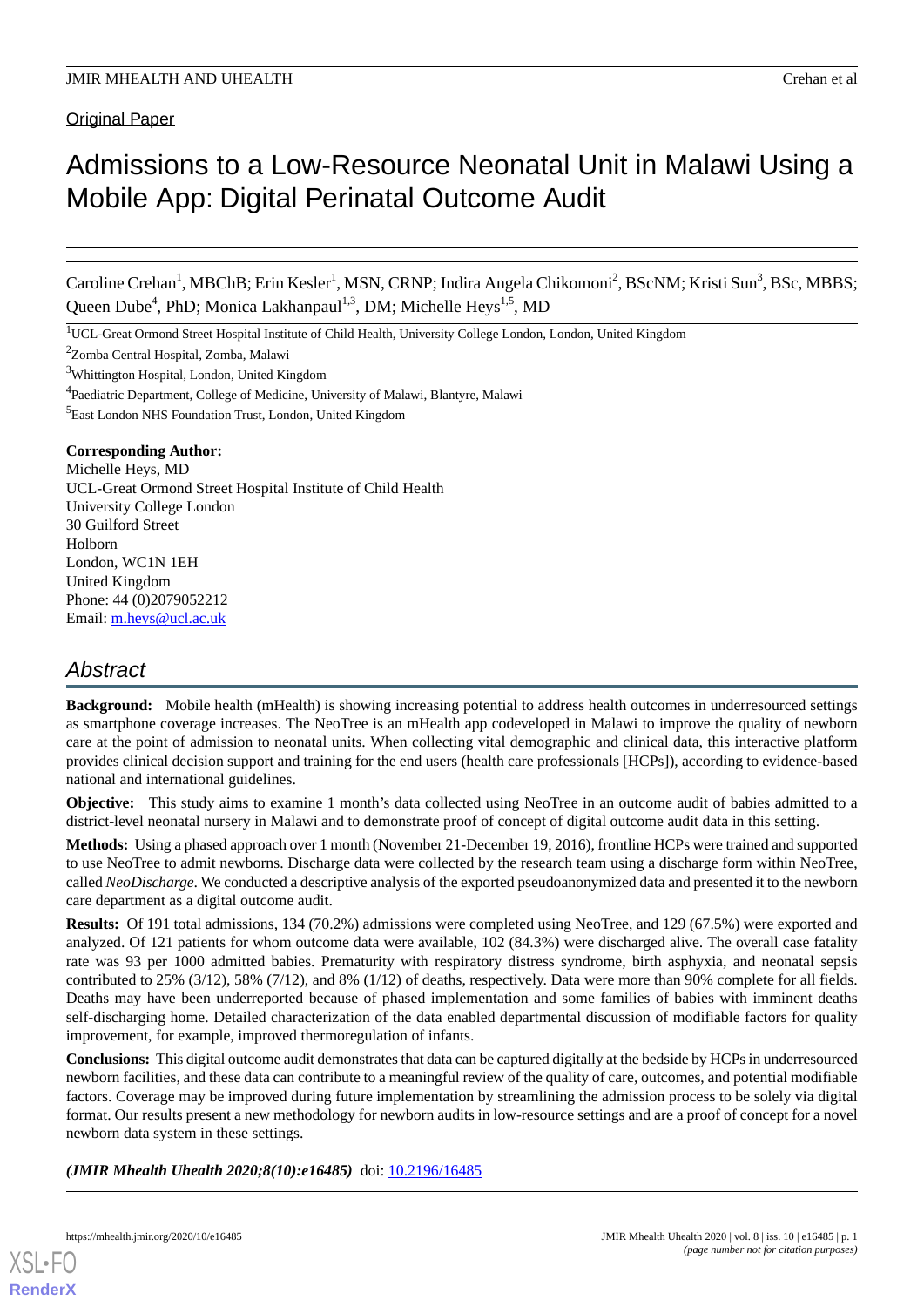## **KEYWORDS**

infant, newborn; mHealth; data collection; clinical audit; digital health; low income population; mobile phone

## *Introduction*

#### **Background**

Each year, 2.5 million newborns die with no registration of their death or any documentation of how or why they died [\[1\]](#page-13-0). Half of the world's newborn babies do not receive a birth certificate [[2](#page-13-1)[,3](#page-13-2)], and stillbirths are statistically invisible [[3\]](#page-13-2). Despite this, it is widely acknowledged that to prevent newborn deaths, more information on the number of births and deaths, causes of deaths, and avoidable factors linked to deaths is needed [\[4](#page-13-3)]. The process of a perinatal death audit aims to establish the profile of facility-based causes of death and has been shown to reduce perinatal mortality by 30% in low-resource countries [[5\]](#page-13-4). Improving the quality of care for newborns is a key priority in tackling persistently high neonatal mortality rates (NMRs), particularly for hospitalized sick newborns in low- and middle-income countries [[6\]](#page-13-5). At the facility level, the process of audit and feedback is considered the cornerstone of quality improvement, particularly when the process includes a clear action plan and targets [\[4](#page-13-3)]. Meanwhile, smartphone technology is becoming increasingly commonplace in low-resource settings. Mobile health (mHealth; "the use of mobile and wireless technologies to support the achievement of health objectives" [[7\]](#page-13-6)) has been harnessed for accurate and efficient data collection, particularly in community settings and in the context of clinical trials [[8](#page-13-7)[,9](#page-13-8)]. To the best of our knowledge, mHealth has not been utilized in the context of a hospital perinatal death audit. In response to recognized challenges in the scale-up of audits in these settings and a call for electronic health systems [[5\]](#page-13-4), we present the results of a novel digital outcome audit collected by

health care professionals (HCPs) on an mHealth app: the NeoTree [\[10](#page-13-9)].

Different types of clinical audits exist for different purposes, for example, a structural audit examines the availability of resources in a system and a process audit assesses the process of case management [\[5](#page-13-4)]. An outcome audit assesses the end results of care, either deaths or near misses, depending on the NMR. In high-income countries where the NMR is low, the focus is more on near misses, and the management of specific cases are typically discussed in a monthly multidisciplinary *morbidity and mortalitymeeting*. In low-resource settings where the NMR is high, the emphasis is on deaths, and these are often discussed in a *death audit* meeting. Perinatal death audits have been defined as "the process of capturing information on the number and causes of all still births and neonatal deaths, or near misses where applicable, with an aim toward identifying specific cases for systematic, critical analysis of the quality of perinatal care received in order to improve the care provided to all mothers and babies" [[4\]](#page-13-3). It aims to follow a 6-step cycle summarized in [Figure 1](#page-2-0) (adapted from Pattinson et al [[5\]](#page-13-4)).

Despite being one of the least developed countries in the world, Malawi has seen great success in achieving the Millennium Development Goal 4 [\[11](#page-13-10)], particularly for underfive mortality; however, for newborns, mortality is persistently high. A previous pediatric death audit in Kamuzu Central Hospital (KCH), a large referral center in Malawi, was recently published and cited reliable records as a significant limitation, with 6% of charts missing and documentation deficiencies in 58% of the charts reviewed [\[12](#page-13-11)]. To our knowledge, a perinatal death audit has not yet been published from Malawi or other sub-Saharan countries.

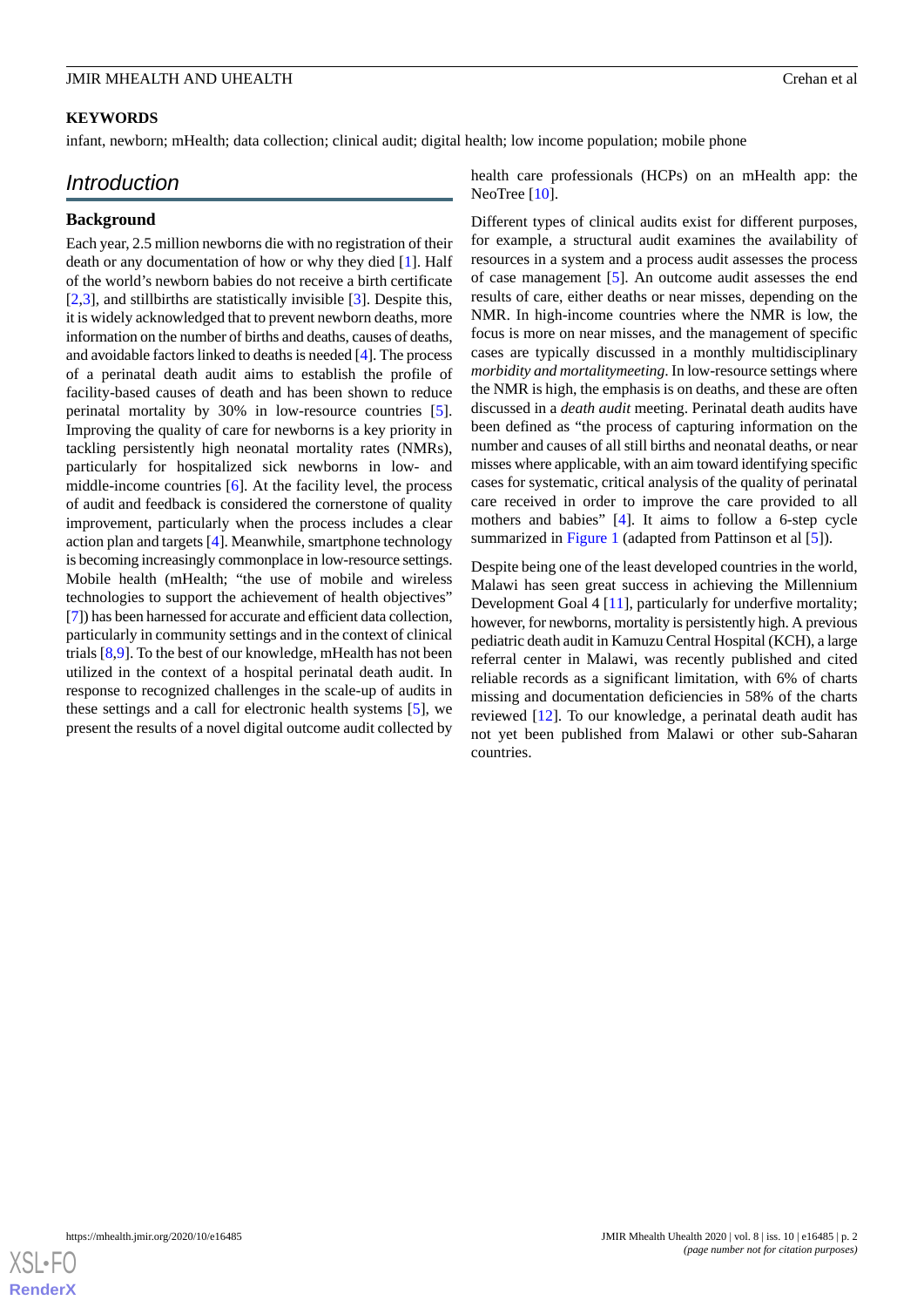<span id="page-2-0"></span>Figure 1. Six-step cycle for perinatal mortality audits.



### **Objectives**

Our objective was to conduct and report a digital outcome audit of admission and discharge information collected by HCPs in a district-level facility using a novel mHealth app, NeoTree, on electronic mobile devices.

# *Methods*

#### **Setting**

Zomba Central Hospital (ZCH) is a district-level hospital in Malawi with a large neonatal unit. During our study period and in discussions with the local clinical management team, it was noted by the researcher-in-residence (CC) that the 40-bed nursery takes around 7 admissions per day with 9 staff covering day and night shifts on 3 neonatal wards (high dependency, transit, and kangaroo wards). At maximum capacity, this equates to up to 3 nurses looking after approximately 50 babies per shift. Admissions are referred from a range of areas, defined as their *place of origin*, from within ZCH (eg, Theater), or from outside ZCH (eg, home, health center, or other hospital). A health center in this context is a facility that provides outpatient care services for common diseases in the local population, whereas a hospital is a larger facility providing more specialized care to a district population. Admissions are usually clerked on a Malawian Ministry of Health (MOH) paper proforma. Each patient's paper-based medical record consists of this admission form and any other loose-leaf sheets held together with a string. The records of NNDs are examined by pediatric and neonatal HCPs at monthly death audit meetings, often without an obstetric input. A rudimentary root cause analysis for each death was postulated, and subsequent recommendations were made. It was observed informally by the researcher-in-residence (CC) that the quality of the paper records is very poor  $[12]$  $[12]$ , with faded, illegible writing, and the death audit process is time-consuming and often takes a whole day. She also observed that clinicians find it particularly difficult to attend death audits as their clinical duties continue. Oxygen concentrators and heaters in the unit rely on an electricity supply, which is affected by power outages on a daily basis. When this occurs, a backup supply of electricity is provided by a generator within a few minutes.

## **Identifying Deaths and Collecting Information Using a Digital App: Stages 1 and 2 of the Audit Cycle**

## *The NeoTree App*

A bedside app, NeoTree, was used (in addition to the MOH paper admission form) by frontline neonatal staff (mainly nurses) to record 1 month of admissions (November 21-December 19, 2016) to the neonatal unit on 3 low-cost Android electronic tablet devices, which were provided and installed at the nursing station. This audit took place in the context of an intervention development study [\[10](#page-13-9)], which presents the co-development process and acceptability, feasibility, and usability data.

The NeoTree app was structured as an electronic admission form [\(Figure 2](#page-3-0)), which included all the fields of the standardized MOH paper neonatal admission form. Owing to HCP feedback, some fields were removed (eg, physical gestational score), but no new fields were added. By the end of the study period, the digital form followed the structure as below:

- Emergency triage and vital signs.
- Patient identification and demographics.
- Reason for admission (presenting history).

[XSL](http://www.w3.org/Style/XSL)•FO **[RenderX](http://www.renderx.com/)**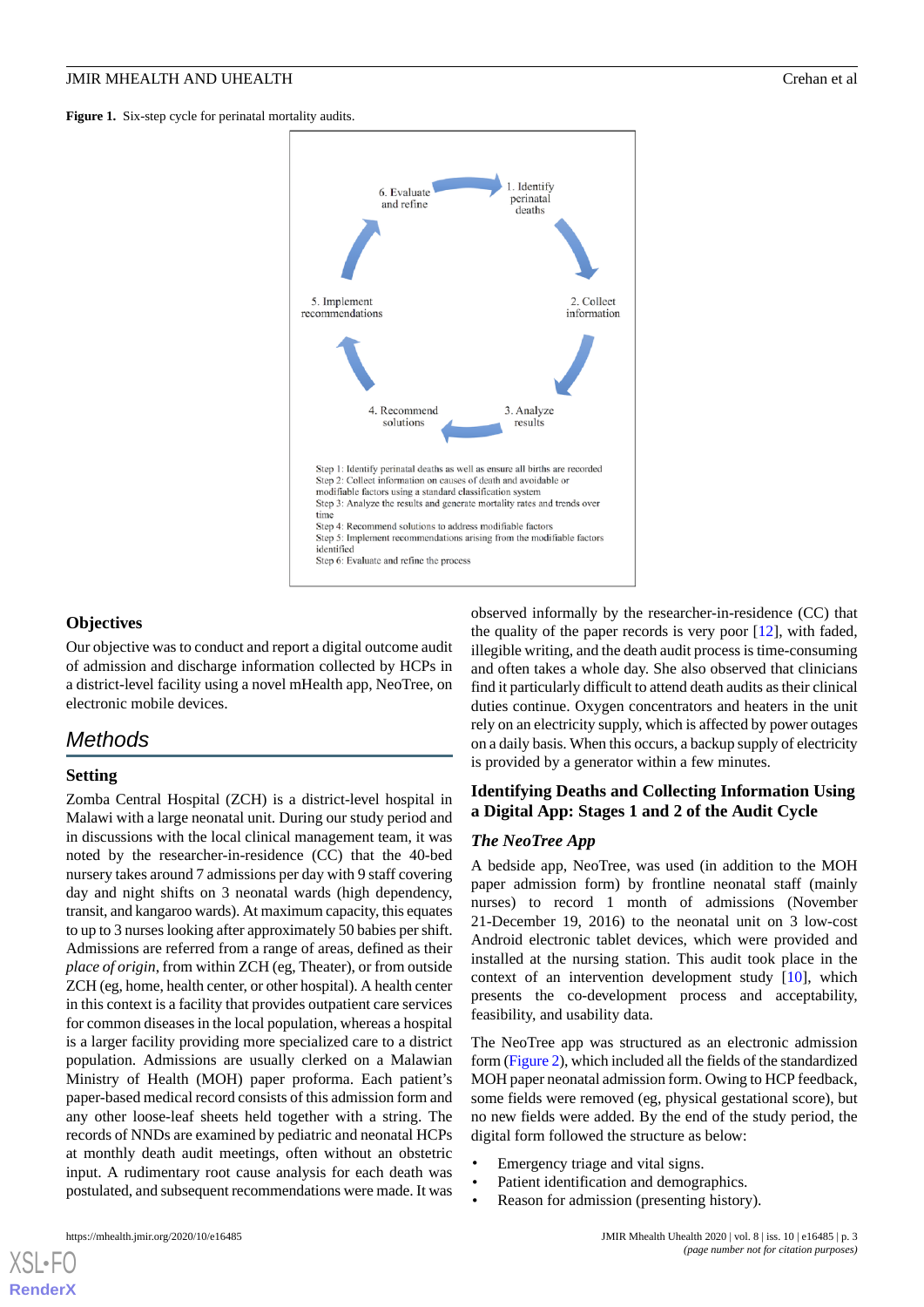- Examination.
- Place of origin.

<span id="page-3-0"></span>**Figure 2.** Example app screens.

- Maternal history.
- Provisional HCP admission diagnoses.



## *Digital Admission Form*

Most fields on the electronic admission form were compulsory in that the HCP users could not continue until a plausible value had been recorded. However, in attempts to make the form more user-friendly and practical, some fields that relied on the availability of specific equipment (such as blood sugar and oxygen saturations) were made optional. Data collected at admission and discharge were stored locally on the tablets, and a printed copy (printed via a wireless printer on the ward) was kept in each patient's paper-based medical record, which included patient identifiers. When a network connection became available, data were exported pseudoanonymized with a unique ID to the researcher-in-residence's (CC) laptop as a file using Excel (Microsoft) program. Fields containing identifiable information were preconfigured as confidential by the researcher-in-residence so that they were not exported.

During each digital admission, a *reason for admission* was recorded. This was the presenting complaint entered by the nurse according to what the baby was referred to from the labor ward or other facility. If the referred patient arrived without accompanying information, the HCPs had to use their own clinical judgment. The reason for admission may have differed considerably from the actual diagnosis, where, for example, labor ward referrals were labeled *meconium aspiration* simply because there was meconium at delivery. The reason for admission was mutually exclusive, as there was only 1 presenting complaint recorded for each baby. Later, at the end of the digital admission form, *provisional HCP admission diagnoses* were decided by the HCPs based on their assessment of the baby. They could choose more than one diagnosis when necessary; hence, they were not mutually exclusive.

During the admission process, gestation was estimated from fundal height (recorded antenatally in the maternal record) or length of pregnancy (reported by the mother), both of which are unreliable methods [[13](#page-13-12)[,14\]](#page-13-13); hence, a physical maturity score was included in early iterations of NeoTree ([Multimedia](#page-12-0) [Appendix 1\)](#page-12-0). Occasionally, wireless printing of forms was

[XSL](http://www.w3.org/Style/XSL)•FO **[RenderX](http://www.renderx.com/)**

momentarily delayed by power outages, but these did not affect the completion of forms on the tablets because they had an 8-hour battery life.

## *Digital Discharge Form*

The discharge form, the *NeoDischarge*, was completed by a researcher (EK) upon review of the patient's record just after discharge or death. Discharge information collected included identifiable information, outcome (discharged alive, absconded, or dead), HCP discharge diagnoses 1, 2, and 3 for discharges, and cause of death for NNDs. Often, there was more than one HCP discharge diagnosis documented; hence, the need for 3 fields, and these data were not mutually exclusive. It was noted that some patients in the sample had not had a documented review by a clinician during admission; hence, the researcher-in-residence (CC, a UK pediatrician in training with 4 years of neonatal experience, including 18 months in low income country newborn care), decided the most salient singular discharge diagnosis for all babies. This was labeled *researcher-in-residence discharge diagnosis*.

### **Recruitment and Initial Training**

All 9 permanent staff on the neonatal rota were invited to attend a scenario-based one-on-one session in which they were trained to record new admissions using the app. Written consent to participate in the study was obtained according to ethical approval from The Malawi College of Medicine Research and Ethics Committee (reference 17PP12). Each HCP was then supervised clerking (recording) 1 new admission on the ward, completing both the MOH paper form and the form on the NeoTree app. When patients arrived with partially completed paper forms, HCPs were encouraged to cross-check information already documented, with mothers and the mother's medical record book, before entering it to the app. Permanent staff who could not attend the initial training session gave written consent when they entered the study (n=1). The audit and implementation were explained to other ad hoc locum staff or nursing students by the head nurse of each shift, who obtained their verbal consent.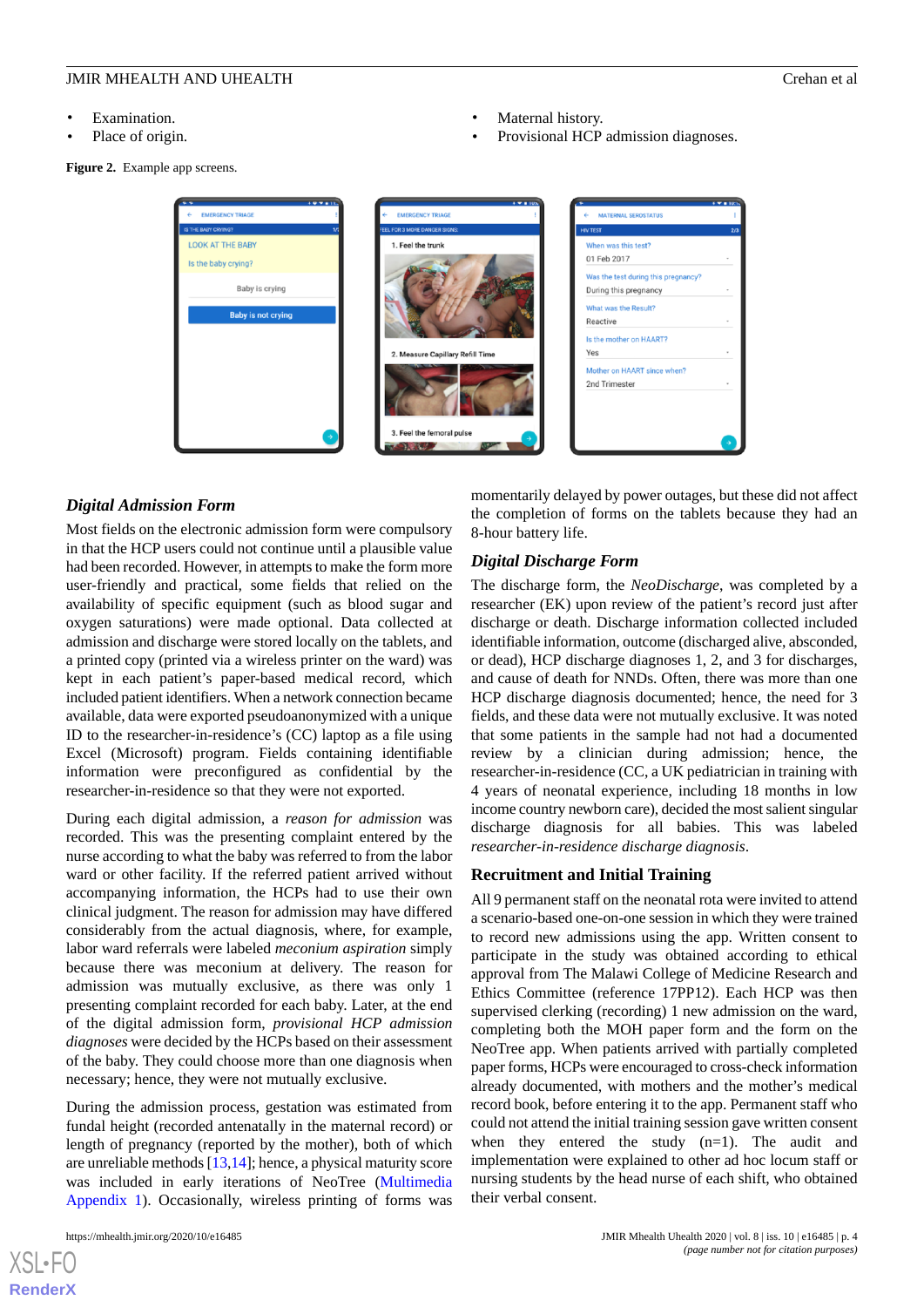#### **Phased Implementation and Iterative Changes**

NeoTree was then implemented on the ward in a phased approach over 1 month, with increasing coverage and decreasing levels of supervision. In the first week of the study, day-time admissions were supervised by the researcher-in-residence (CC) who was present in the ward. She was also available throughout the 1-month study to support any technical issues that occurred. Electronically clerked admissions were cross-checked by the researcher-in-residence with the admissions book and the ward manager at the end of each day to see if any patients had not been captured on NeoTree. Incomplete sessions were deleted. During the study, via a web-based editor platform, the researcher-in-residence was able to act on verbal feedback from the nurses as they used the app, and reconfigure NeoTree to best fit an efficient admission process in consultation with the wider NeoTree team. For example, the order of sections was adjusted to start with triage and examination and end with mothers' history (the opposite of the order of the MOH paper form), and pictures were added to explain exactly how to check danger signs.

## **Statistical Analysis: Stage 3 of the Audit Cycle**

The primary outcome of this study was to report and describe deaths over a 1-month period using an electronic app, NeoTree. To this end, the admission and outcome datasets were exported from the app and merged by matching unique identification numbers. The SPSS program was then used to analyze the data and produce simple graphs [[15\]](#page-13-14). Descriptive statistics included totals (n), percentages (%), mean and SD for normally distributed data, and median and IQR for skewed data and ranges. Charts included simple bar and pie charts for categorical data and histograms for continuous data (eg, a histogram for temperature). To measure the digital process, the number of

<span id="page-4-0"></span>**Table 1.** Participant characteristics.

missing pieces of data for each data point was reported as a total (n) and as a percentage (%). The average time taken to complete the app was also calculated. Case fatality rates (CFRs) for each diagnosis were calculated as the number of deaths per 1000 babies admitted with that diagnosis, for example, CFR for respiratory distress syndrome (RDS) was 148 deaths per 1000 cases of RDS. The overall CFR was calculated as the number of deaths per 1000 babies admitted.

## **Presentation of Results at an Audit Meeting: Stage 4 of the Audit Cycle**

Simple graphs and statistics produced were presented by the researcher-in-residence (CC) to the department 2 weeks later in conjunction with that month's death audit meeting. The researcher facilitated the discussion regarding each graph sequentially; however, the discussion was led by the participants. Emerging patterns in admission and outcome data, CFRs, and modifiable factors contributing to morbidity and mortality were identified, and possible solutions were discussed. Individual cases were not discussed.

# *Results*

## **Participants**

A total of 31 HCPs from 4 different cadres clerked newborns using the NeoTree app, including all 9 permanent staff on the rota, 8 of whom attended the one-on-one training workshops at the beginning of the study. All the other 22 participants were nonpermanent locum staff or nursing students temporarily working on the unit ([Table 1](#page-4-0)).

Participants attending the audit meeting included 3 female nurse midwife technicians, 1 male clinical officer (who was also the head of the department), and 1 male nursing officer.

| Values $(N=31)$   |
|-------------------|
| 22(73)            |
| $30(12.3); 19-65$ |
|                   |
| 7(23)             |
| 6(19)             |
| 1(3)              |
| 17(55)            |
| $1(4.4); 0-8$     |
| 15(50)            |
| 4(13)             |
| 5(16)             |
| 22(71)            |
|                   |

 ${}^{\text{a}}$ COIN: care of the infant newborn [\[16\]](#page-14-0).

<sup>b</sup>HBB: helping babies breathe.

[XSL](http://www.w3.org/Style/XSL)•FO **[RenderX](http://www.renderx.com/)**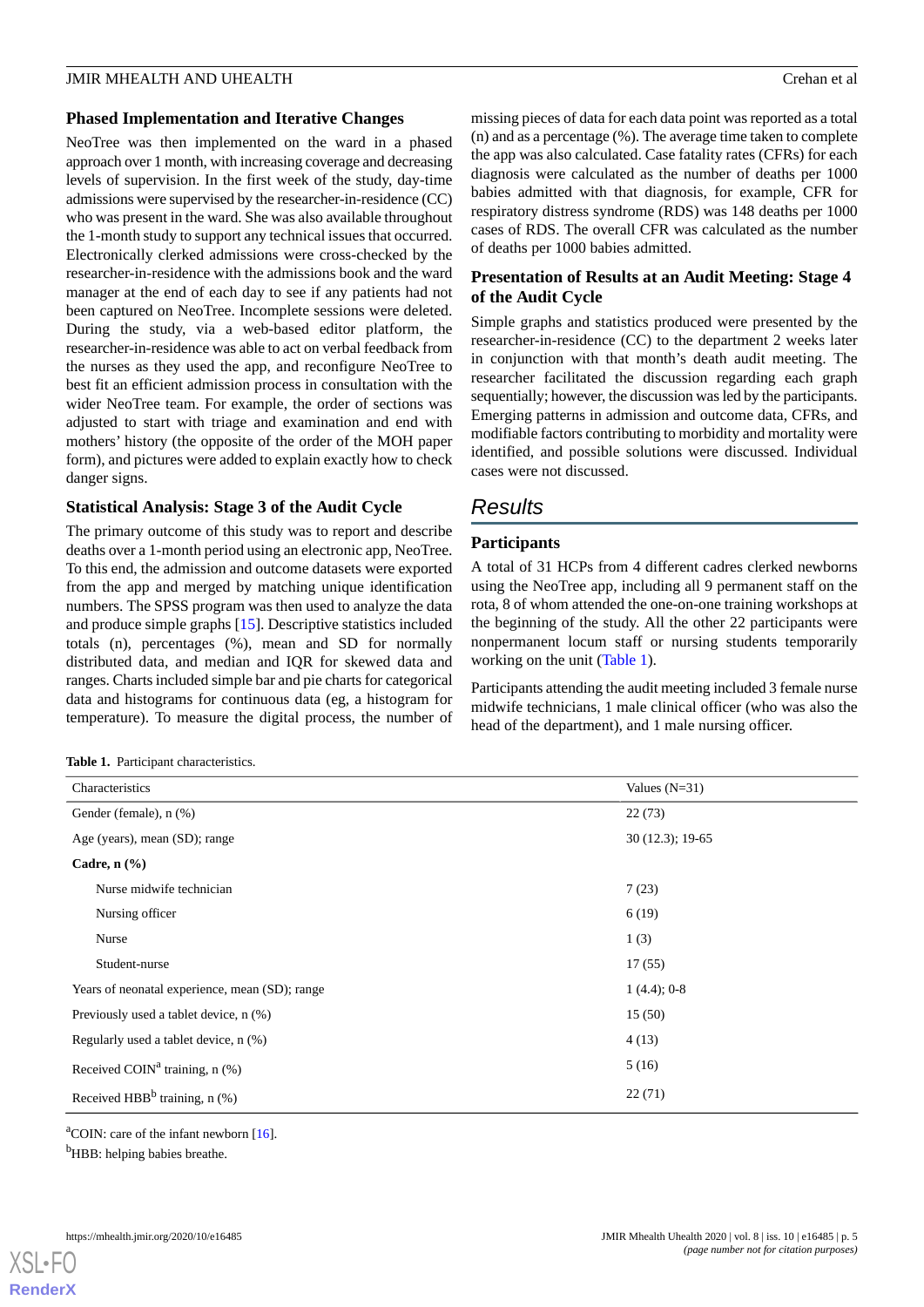## **Digital Outcome Audit Findings: Stage 3 of the Audit Cycle**

During the study period, there were 191 admissions to the neonatal ward. A total of 70.2% (134/191) admissions were completed using NeoTree, and data from 130 babies were exported for analysis. Of these, 129 were analyzed because of 1 repeat entry. Hence, 67.5% (129/191) of all admissions were analyzed.

[Table 2](#page-6-0) describes the patient demographics and clinical data. The key highlights are described here. The mean birth weight was 2616 g, with just over one-third 37.6% (44/117) of babies born at low birth weight (LBW) and 45.0% (58/129) born prematurely at <37 weeks'gestation. In total, 25 maturity scores were carried out by HCPs, most of which estimated higher gestation than the fundal height or length of pregnancy methods (data not shown).

[Figure 3](#page-7-0) depicts the clinical reason for admission, recorded at the beginning of the app before the clinical assessment, the most common of which was fever 30.2% (39/129), followed by birth asphyxia 17.1% (22/129) and prematurity 14.0% (18/129). The provisional admission diagnoses made by HCPs (at the end of the app, after clinical assessment) are reported in [Figure 4](#page-7-1).

The most common discharge diagnoses recorded by the HCP and the researcher-in-residence were very similar ([Table 2\)](#page-6-0): sepsis followed by birth asphyxia and LBW. In total, 84.3% (102/121) babies were discharged alive, 5.8% (7/121) left the hospital against medical advice, and 9.9% (12/121) died.

[Table 3](#page-8-0) describes the clinical findings at the emergency triage and HIV status of the babies. Two-third of the babies did not cry at triage and hence underwent an airway, breathing, circulation, and disability examination with only a minority considered *unstable* following this assessment. Grunting was the most common danger sign in unstable babies. Over a third (49/129, 38.0%) of neonates admitted were hypothermic. A fifth of the babies were known to be exposed to HIV before or during birth.

The cause of death for the 12 newborn deaths, as recorded by the second researcher (EK) on the discharge form, are shown in [Table 4](#page-9-0). In all 12 patients, the cause of death was the same as the researcher-in-residence's discharge diagnosis. Prematurity with RDS and birth asphyxia were the leading causes of death.

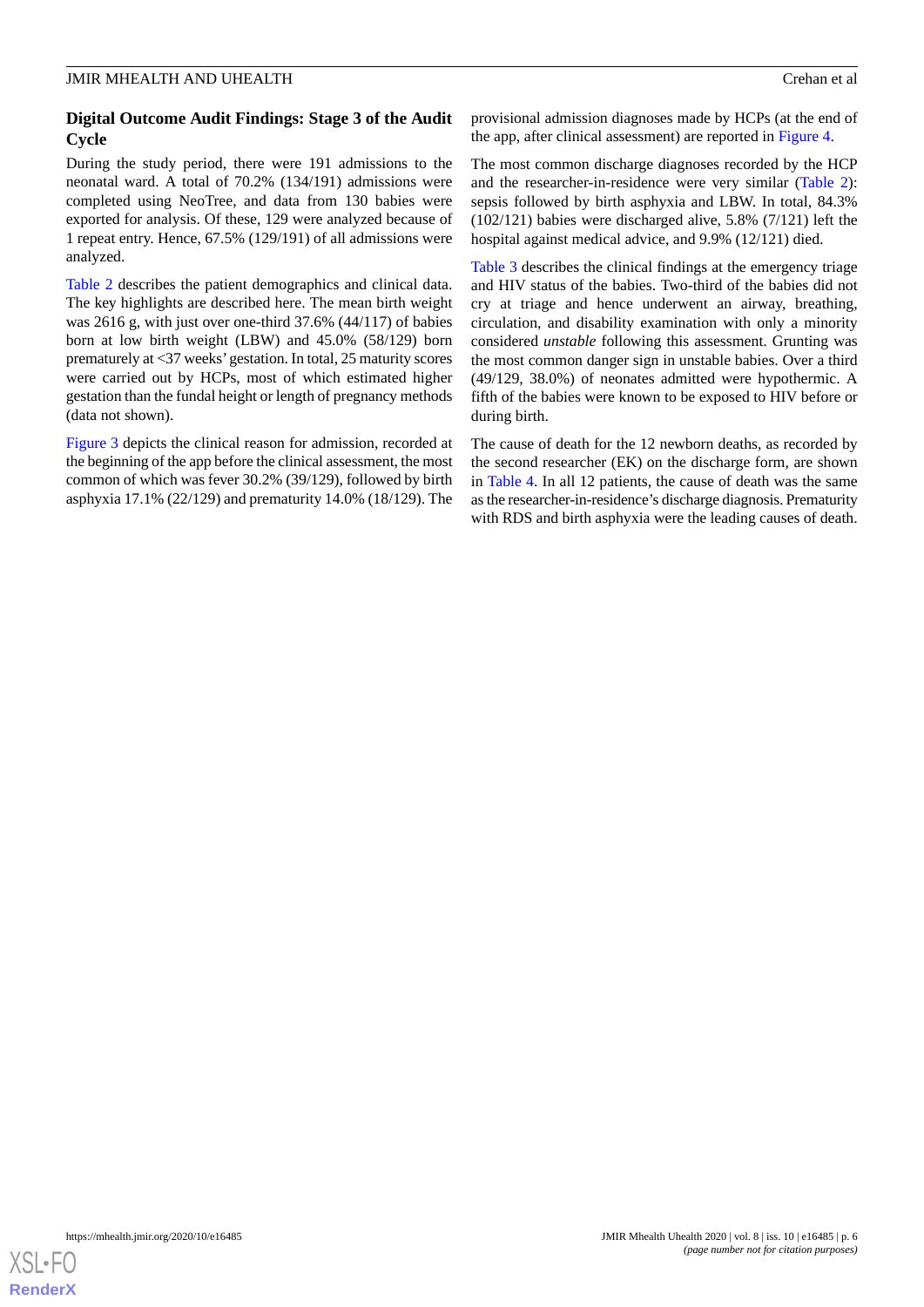<span id="page-6-0"></span>**Table 2.** Patient demographics and main findings of neonatal admissions.

| Characteristics                                                                       |                                             | Findings, n (%)  | Missing $(n=129)$ , n $(\%)$ | Complete $(n=129)$ , n $(\%)$ |
|---------------------------------------------------------------------------------------|---------------------------------------------|------------------|------------------------------|-------------------------------|
| Demographics (n=129)                                                                  |                                             |                  |                              |                               |
|                                                                                       | Gender, n (%)                               |                  | 0(0)                         | 129 (100)                     |
|                                                                                       | Male                                        | 79 (61.2)        |                              |                               |
|                                                                                       | Female                                      | 50 (38.7)        |                              |                               |
|                                                                                       | Age (hours), n (%)                          |                  | 0(0)                         | 129 (100)                     |
| $\leq48$                                                                              |                                             | 85 (65.9)        |                              |                               |
| >48                                                                                   |                                             | 44 (34.1)        |                              |                               |
|                                                                                       | Type of birth, n (%)                        |                  | 0(0)                         | 129 (100)                     |
|                                                                                       | Singletons                                  | 124 (96.1)       |                              |                               |
|                                                                                       | Twins                                       | 5(3.8)           |                              |                               |
|                                                                                       | Admitted from, n (%)                        |                  | 0(0)                         | 129 (100)                     |
|                                                                                       | Within Zomba Central Hospital               | 84(65.1)         |                              |                               |
|                                                                                       | Outside health facility                     | 45 (34.8)        |                              |                               |
|                                                                                       | Weight and gestation                        |                  |                              |                               |
|                                                                                       | Birth weight $(g; n=117)$                   |                  | 12(9.3)                      | 117 (90.7)                    |
|                                                                                       | Mean (SD)                                   | 2616 (750)       |                              |                               |
|                                                                                       | Median (IQR)                                | 2800 (2000-3200) |                              |                               |
|                                                                                       | Range                                       | 600-4000         |                              |                               |
|                                                                                       | <2500 g (LBW <sup>a</sup> ), n (%),         | 44 (37.6)        |                              |                               |
|                                                                                       | $>2500$ g (normal birth weight), n $(\%)$   | 73 (62.4)        |                              |                               |
|                                                                                       | Admission weight (g; n=129)                 |                  | 0(0)                         | 129 (100)                     |
|                                                                                       | Mean (SD)                                   | 2638 (841)       |                              |                               |
|                                                                                       | Median (IQR)                                | 2750 (2030-2750) |                              |                               |
|                                                                                       | Range                                       | 630-5320         |                              |                               |
|                                                                                       | $<$ 2500 g, n (%)                           | 49 (38.0)        |                              |                               |
|                                                                                       | $>2500$ g, n $(\%)$                         | 80(62.0)         |                              |                               |
| Gestation (weeks) by fundal height and LMP <sup>b</sup> (n=129)                       |                                             |                  | 0(0)                         | 129 (100)                     |
|                                                                                       | Mean (SD)                                   | 36(4)            |                              |                               |
|                                                                                       | Median (IQR)                                | 37 (34-38)       |                              |                               |
|                                                                                       | Range                                       | 24-42            |                              |                               |
|                                                                                       | $<$ 37 weeks, n $(\%)$                      | 58 (45.0)        |                              |                               |
|                                                                                       | $\leq$ 30 weeks, n (%)                      | 9(7.0)           |                              |                               |
|                                                                                       | Discharge diagnoses and outcome             |                  |                              |                               |
| Researcher-in-residence diagnosis (mutually exclusive <sup>c</sup> ; n=129), n $(\%)$ |                                             | 0(0)             | 129 (100)                    |                               |
|                                                                                       | Neonatal sepsis                             | 44 (34.1)        |                              |                               |
|                                                                                       | Birth asphyxia (mild or moderate or severe) | 30(23.3)         |                              |                               |
|                                                                                       | $\rm LBW$                                   | 13(10.1)         |                              |                               |
|                                                                                       | Prematurity with RDS <sup>d</sup>           | 6(4.7)           |                              |                               |
|                                                                                       | Pneumonia or bronchiolitis                  | 6(4.7)           |                              |                               |
|                                                                                       | Prematurity only                            | 13(10.1)         |                              |                               |
|                                                                                       | Congenital abnormality                      | 6(4.7)           |                              |                               |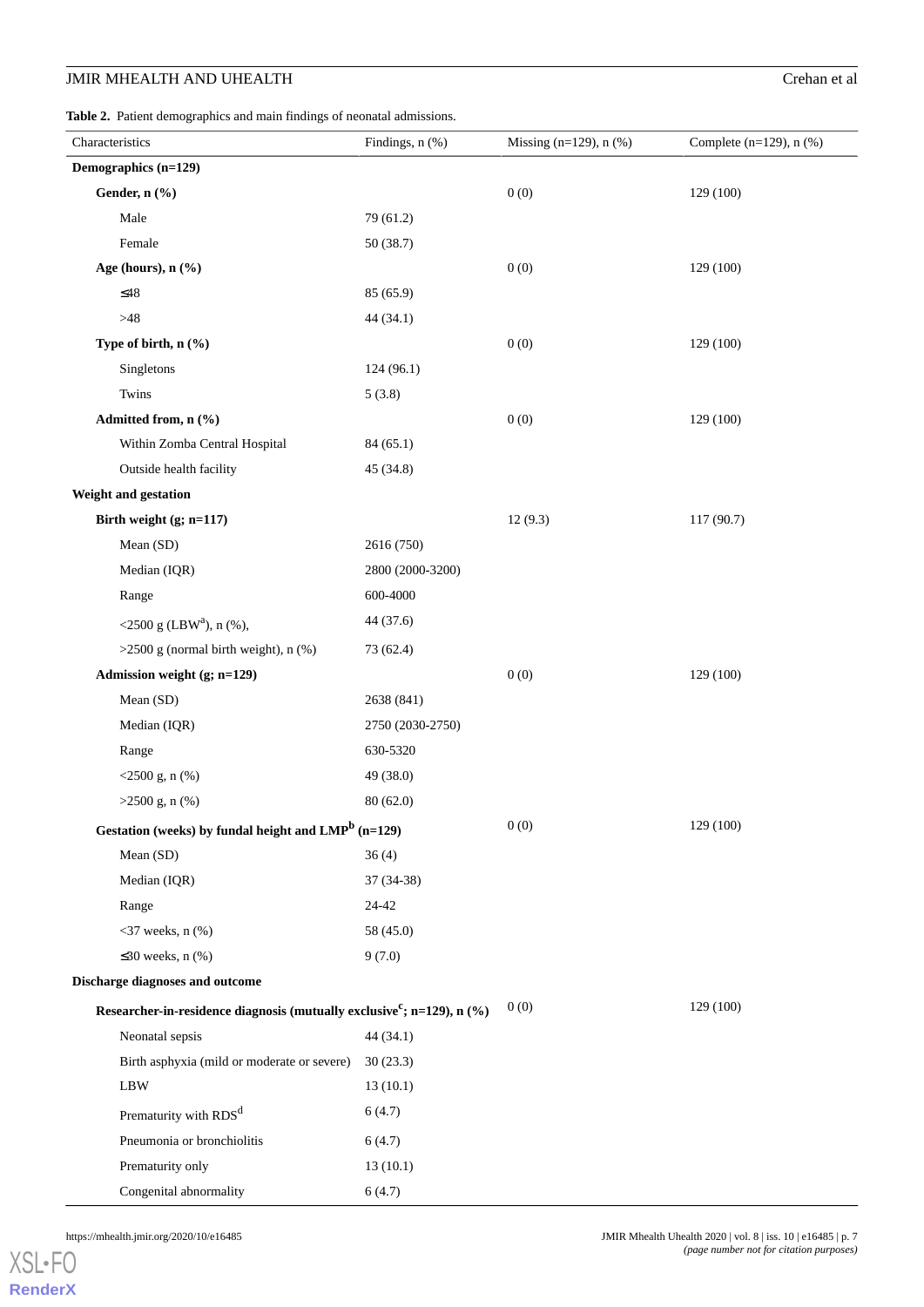| Characteristics                                                                         |                                       | Findings, $n$ $(\%)$ | Missing $(n=129)$ , n $(\%)$ | Complete $(n=129)$ , n $(\%)$ |
|-----------------------------------------------------------------------------------------|---------------------------------------|----------------------|------------------------------|-------------------------------|
|                                                                                         | Other                                 | 6(4.7)               |                              |                               |
|                                                                                         | Well baby                             | 4(3.1)               |                              |                               |
| $\text{HCP}^e$ discharge diagnoses (not mutually exclusive <sup>f</sup> ; n=129), n (%) |                                       |                      | 0(0)                         | 129 (100)                     |
|                                                                                         | Neonatal sepsis                       | 58 (45.0)            |                              |                               |
|                                                                                         | Birth asphyxia                        | 28(21.7)             |                              |                               |
|                                                                                         | Prematurity with RDS                  | 20(15.5)             |                              |                               |
|                                                                                         | Congenital anomaly                    | 5(3.9)               |                              |                               |
|                                                                                         | Other                                 | 42(32.6)             |                              |                               |
|                                                                                         | Outcome $(n=121)$ , n $(\frac{9}{6})$ |                      | 8(6.2)                       | 121 (93.8)                    |
|                                                                                         | Absconded                             | 7(5.8)               |                              |                               |
|                                                                                         | Discharged alive                      | 102(84.3)            |                              |                               |
|                                                                                         | Neonatal death                        | 12(9.9)              |                              |                               |

<sup>a</sup>LBW: low birth weight.

<sup>b</sup>LMP: last menstrual period.

 $c$ Mutually exclusive: assumes one single diagnosis only.

<sup>d</sup>RDS: respiratory distress syndrome.

<span id="page-7-0"></span><sup>e</sup>HCP: health care professionals

<sup>f</sup>Not mutually exclusive: assumes on discharge some babies had more than one diagnosis, which may have contributed to their presentation.

**Figure 3.** Reasons for admission to neonatal ward.



<span id="page-7-1"></span>Figure 4. Provisional health care professional admission diagnoses (not mutually exclusive).



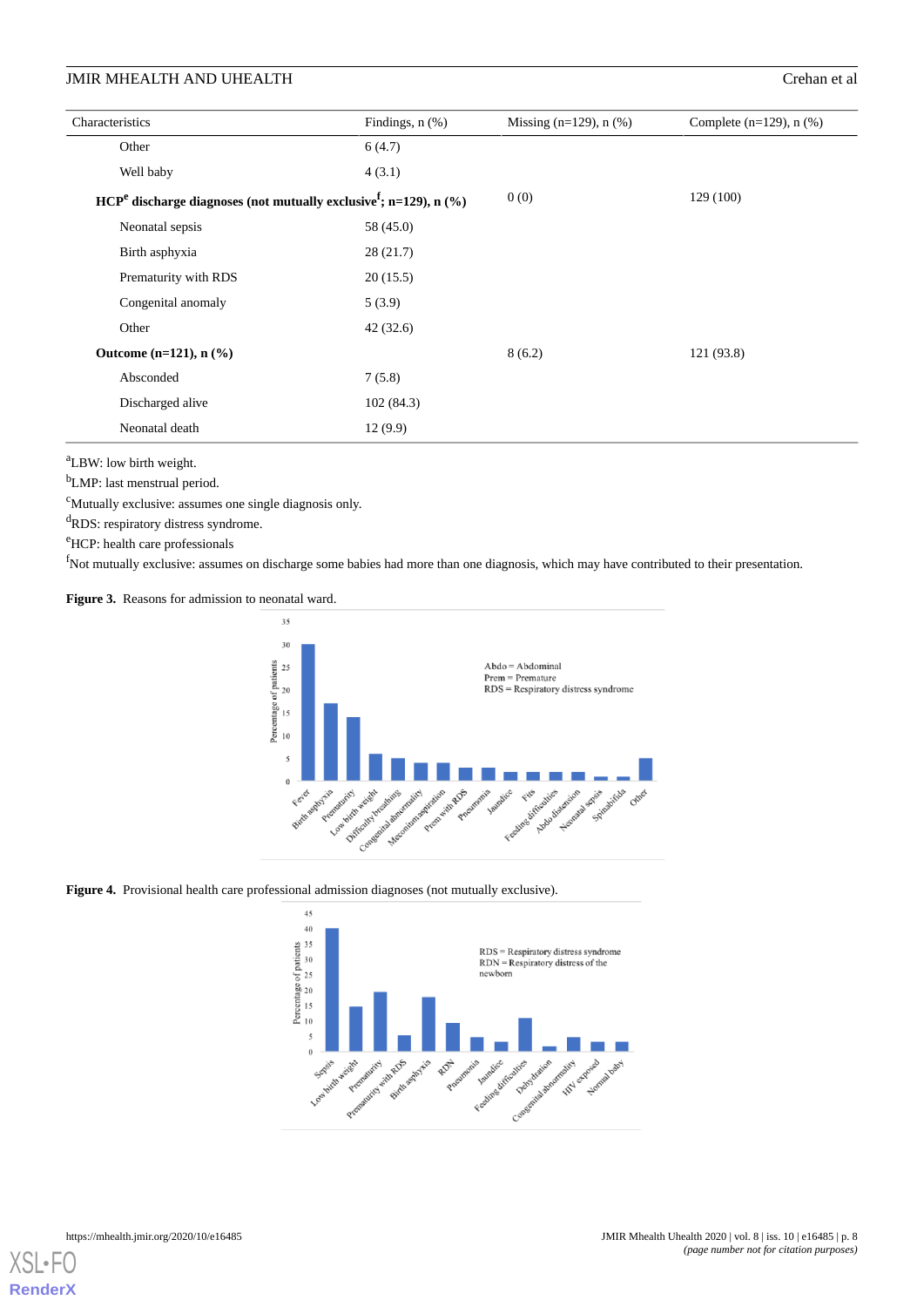<span id="page-8-0"></span>**Table 3.** Findings at emergency triage and HIV status of babies.

| Characteristics                                    | Findings, $n$ $%$ | Missing, $n$ $(\%)$ | Complete, $n$ $%$ ) |
|----------------------------------------------------|-------------------|---------------------|---------------------|
| Emergency triage, danger signs and vital signs     |                   |                     |                     |
| Baby crying triage (n=129), n (%)                  |                   | 0(0)                | 129 (100)           |
| Crying                                             | 42(32.6)          |                     |                     |
| Not crying                                         | 87 (67.4)         |                     |                     |
| ABCD <sup>a</sup> triage (n=87), $n$ (%)           |                   | 0(0)                | 87 (100)            |
| Stable                                             | 76 (87.4)         |                     |                     |
| Not stable                                         | 11(12.6)          |                     |                     |
| Danger signs (n=129), $n$ (%)                      |                   | 0(0)                | 129 (100)           |
| Grunting                                           | 18(14.0)          |                     |                     |
| Cold trunk                                         | 7(5.4)            |                     |                     |
| Prolonged capillary refill time                    | 3(2.3)            |                     |                     |
| Cyanosis                                           | 1(0.8)            |                     |                     |
| Convulsions                                        | 1(0.8)            |                     |                     |
| Weak femoral pulses                                | 0(0)              |                     |                     |
| None                                               | 101(78.3)         |                     |                     |
| Vital signs, mean (SD)                             |                   |                     |                     |
| Admission $HR^b$ (bpm <sup>c</sup> ; n=122)        | 141(31)           | 7(5.4)              | 122 $(94.6)^d$      |
| Admission oxygen saturations in air (%; n=122)     | 90(12)            | 7(5.4)              | 122 $(94.6)^d$      |
| Manual HR (bpm; n=7)                               | 102(20)           | 0(0)                | 7(100)              |
| Admission RR <sup>e</sup> (bpm; $n=129$ )          | 65(18)            | 0(0)                | 129 (100)           |
| Admission oxygen saturations in oxygen (%; n=24)   | 86 (20)           | 2(7.7)              | 24 (92.3)           |
| Admission temperature (°C; n=129)                  | 37.0(1.6)         | 0(0)                | 129 (100)           |
| Admission blood sugar (mmol/l; n=124)              | 4.9(4.1)          | 5(3.9)              | 124 $(96.1)^d$      |
| Abnormal vital signs (n=129), n (%)                |                   | 0(0)                | 129 (100)           |
| Tachycardic (HR>160 bpm)                           | 21(16.3)          |                     |                     |
| Hypoxic (oxygen saturations <90% in air)           | 26(20.2)          |                     |                     |
| Tachypneic (RR>60 bpm)                             | 66 (51.2)         |                     |                     |
| Hypothermic (temperature $\langle 36.5^{\circ}$ C) | 49 (38.0)         |                     |                     |
| Hyperthermic (temperature $>37.5$ °C)              | 52(40.3)          |                     |                     |
| Hypoglycemic (blood sugar <2.6 mmol/l)             | 9(7.0)            |                     |                     |
| <b>HIV</b> status                                  |                   |                     |                     |
| <b>HIV</b> status $(n=129)$ , $n$ $%$ )            |                   | 0(0)                | 129 (100)           |
| Exposed                                            | 25(19.4)          |                     |                     |
| Unexposed                                          | 101(78.3)         |                     |                     |
| Unknown                                            | 1(0.8)            |                     |                     |

<sup>a</sup>ABCD: airway, breathing, circulation, and disability.

<sup>b</sup>HR: heart rate.

<sup>c</sup>bpm: beats/breaths per minute for HR/RR, respectively.

 $d_{n=129}$ .

[XSL](http://www.w3.org/Style/XSL)•FO **[RenderX](http://www.renderx.com/)**

<sup>e</sup>RR: respiratory rate.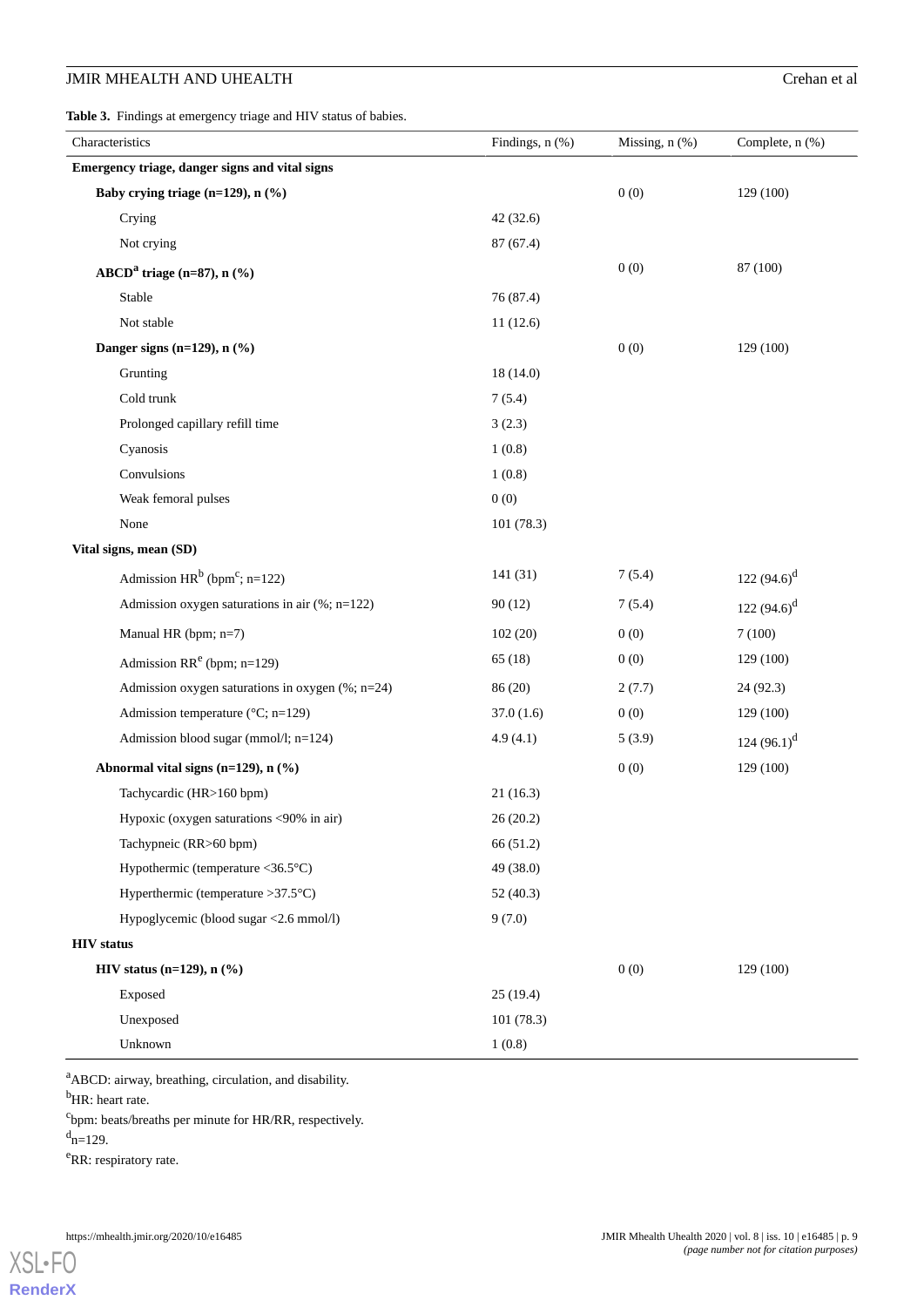<span id="page-9-0"></span>**Table 4.** Cause of death and case fatality rates.

| Cause of death <sup>a</sup>   | Percentage deaths from total cases <sup>b</sup> , n<br>$(\% )$ | Case fatality rate per 1000<br>cases | Percentage deaths from total deaths $(n=12)$ ,<br>$n$ (%) |
|-------------------------------|----------------------------------------------------------------|--------------------------------------|-----------------------------------------------------------|
| Prematurity with $RDSc$ (n=7) | 3 (43)                                                         | 428                                  | 3(25)                                                     |
| Birth asphyxia $(n=30)$       | 7(23)                                                          | 233                                  | 7(58)                                                     |
| Neonatal sepsis $(n=44)$      | 1(2)                                                           | 23                                   | 1(8)                                                      |
| Congenital anomaly $(n=6)$    | (17)                                                           | 167                                  | 1(8)                                                      |
| Total $(N=129)$               | 12(9)                                                          | 93                                   | 12(100)                                                   |

<sup>a</sup>Causes of death are mutually exclusive, that is, only 1 cause of death per neonate.

<sup>b</sup>Diagnosis refers to a researcher-in-residence's discharge diagnosis, which was the same as the cause of death for all neonatal deaths. <sup>c</sup>RDS: respiratory distress syndrome.

#### **Examination of the Newborn**

A summary of findings on examination of the newborn is detailed in [Multimedia Appendix 2.](#page-12-1) A total of 53 admissions (53/129, 41.1%) had signs of difficulty breathing or respiratory distress where chest in-drawings was the most commonly reported sign (36/129, 27.9%). On the basis of clinical judgement of the use of accessory muscles and prominence of chest retractions to aid breathing, 12 (12/129, 9.3%) were deemed to have severe work of breathing. Of HCPs, 56 (56/129, 43.4%) reported confidence in using a stethoscope; however, there was a lack of chest findings reported, and no heart murmurs were reported at all. Examination of the fontanelle was unavailable in the data because the confidential button had been pressed in error by the researcher-in-residence during the configuration of this field.

#### *Place of Origin*

In terms of place of birth, 93 (93/129, 72.1%) of the admissions were born in a hospital, 3 (3/129, 2.3%) were born at home, 27 (27/129, 20.9%) were born in a health center, and 4 (4/129, 3.1%) were born before arrival. Only 2 (2/129, 1.6%) were born with a traditional birth attendant despite a *ban* of traditional birth attendants by the government. Other facilities referred 40 patients ([Multimedia Appendices 3](#page-12-2) and [4\)](#page-12-3).

#### *Maternal and Antenatal History*

The mothers' ages were poorly recorded as 62 (62/129, 48.1%) mothers did not know their exact date of birth, and it was not exported for analysis because it is potentially identifiable information. A summary of the maternal history captured by the app is shown in [Multimedia Appendix 5.](#page-12-4) Attendance at antenatal care was generally poor ([Multimedia Appendix 6\)](#page-13-15), with 40 (40/129, 31.0%) attending 2 or fewer antenatal appointments. A minimum of 3 antenatal appointments is needed to receive all doses of the tetanus vaccine. Most mothers (127/129, 98.4%) had been tested for HIV, and 25 (25/127, 19.7%) of those tested had a positive result [\(Figure 5](#page-10-0)). Of the 3 HIV-exposed babies who did not receive nevirapine prophylaxis, 2 had mothers who delayed highly active antiretroviral therapy until the second trimester; hence, they were the most vulnerable to vertical transmission of HIV.

Syphilis status was much more poorly recorded in comparison with HIV status, with *unknown* status in 21 mothers (21/129, 16.3%). A total of 35 mothers (35/129, 27.1%) had definitely not had a syphilis test. Of the 73 (73/129, 56.6%) mothers who had been tested, 3 were positive, and all of their babies were treated with penicillin. Medical conditions in pregnancy included malaria (16/129, 12.4%), hypertension (2/129, 1.6%), other sexually transmitted diseases (2/129, 1.6%), and anemia (2/129, 1.6%). No maternal heart disease, diabetes, or thyroid disease was reported in NeoTree. Antenatal steroids were administered to 8 mothers (8/129, 6.2%).

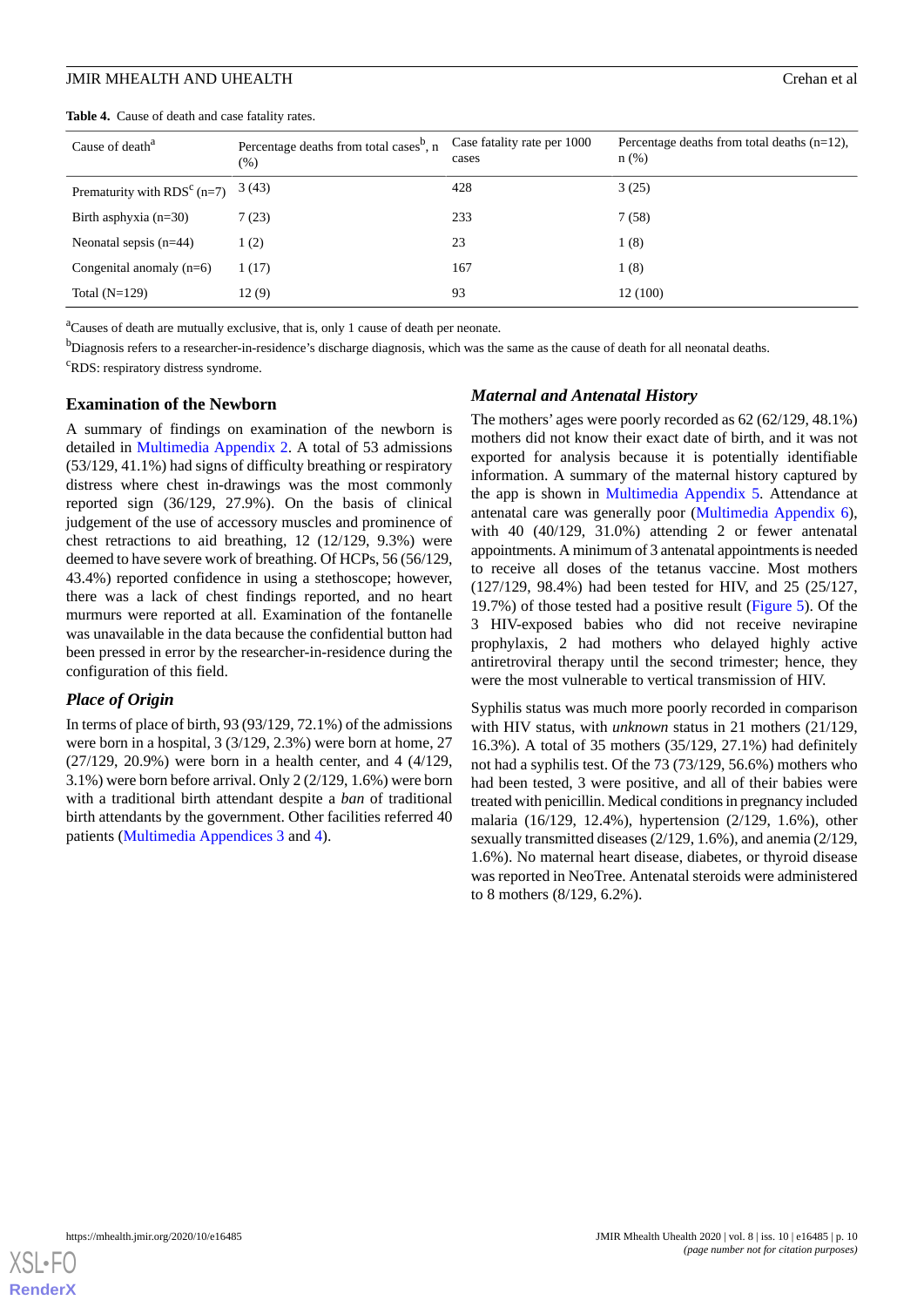<span id="page-10-0"></span>Figure 5. HIV status of mothers of babies admitted to neonatal unit using the NeoTree app. HAART: highly active antiretroviral therapy; NVP: nevirapine.



## *Labor History*

A summary of the data captured for labor history is shown in [Multimedia Appendices 7](#page-13-16) and [8.](#page-13-17) Maternal conditions reported in the labor field of the NeoTree app included significant vaginal bleeding seen in 4 mothers, but no other problems were reported.

#### **The Digital Process**

#### *Completeness of Data*

Most fields in the app admission form were compulsory; hence, data for these fields were 100% complete with no missing data. For example, respiratory rate and temperature were recorded for all 129 babies in the sample (these were compulsory fields; [Table 2\)](#page-6-0). Only 5 admission fields were not compulsory and had less than 100% data completion rates: admission heart rate (HR; 122/129, 94.6%), admission oxygen saturation (122/129, 94.6%), saturations in oxygen (24/26, 92.3%), birth weight (117/129, 90.7%), and blood sugar (124/129, 96.1%). For the 7 missing admission HR and saturation readings (likely because of the lack of a pulse oximeter), the app directed the HCP to take and record a manual HR; hence, some form of HR (electronic or manual) was recorded for every baby. There were 8 missing outcomes at discharge because of a lack of clear outcome documentation in the patient record.

## *Time Taken*

The mean time taken to complete an admission using the NeoTree app was 37 min (range 18-59 min), excluding 1 outlier (n=1). Anecdotal reports from HCPs suggest that longer sessions may have been interrupted by urgent tasks. Approximately one-fifth (22%) of NeoTree admissions were supervised.

## **Emerging Patterns and Corresponding Modifiable Factors Discussed: Stage 4 of the Audit Cycle**

The audit meeting took just over 1 hour, after which HCPs could return to their daily duties; 4 factors were discussed. First, the high rate of hypothermia on admission [\(Table 3](#page-8-0)) and thermoregulation of babies by drying and wrapping was identified as a modifiable factor for improvement and future reauditing. Hypothermia is also an example of a factor that

 $X$ SL•F **[RenderX](http://www.renderx.com/)** could be highlighted in the anticipated next phase of NeoTree development, that is, feedback data dashboards linked to the NeoTree data. Second, inadequate reporting of antenatal syphilis testing was discussed, and it was suggested that this could be fed back to health centers via the District Health Officer. Furthermore, the timing and completeness of penicillin treatment were requested to be added to the NeoTree form. Third, difficulties in knowing mothers' age were also highlighted as important because younger mothers typically experience more premature deliveries and more complications of pregnancy. A request was made for the app to calculate this in the future. Finally, because of the lack of reported problems in labor other than bleeding, it was deliberated that this question may have been answered poorly and that midwives and newborn HCPs should be shown where to find this information.

# *Discussion*

### **Principal Findings**

This paper presents a novel approach to capturing documentation in an inpatient setting that could signal a start to inpatient computerization. To our knowledge, this is the first digital outcome audit of neonatal admissions to a low-resource newborn facility. Our digital outcome audit achieved 70% coverage of admissions during a phased implementation approach where HCPs collected the data themselves on a novel app, NeoTree [[10\]](#page-13-9). The overall CFR for newborns admitted on NeoTree was 92 per 1000. The most common diagnoses were sepsis, prematurity, and birth asphyxia for which the CFRs were 34, 250, and 250 per 1000, respectively. The completeness of data was high or 100% for much of the data set, exemplifying how the digital method significantly improves the quality of data in terms of completeness. In comparison, other studies have commented on how >50% of the charts had missing documentation [\[12](#page-13-11)]. Our 1-month audit has completed steps 1 to 4 of the audit cycle [\(Figure 1](#page-2-0)) [[5\]](#page-13-4) and has the potential for reaudit, evaluation, and refinement of recommendations and hence the completion of the whole audit cycle.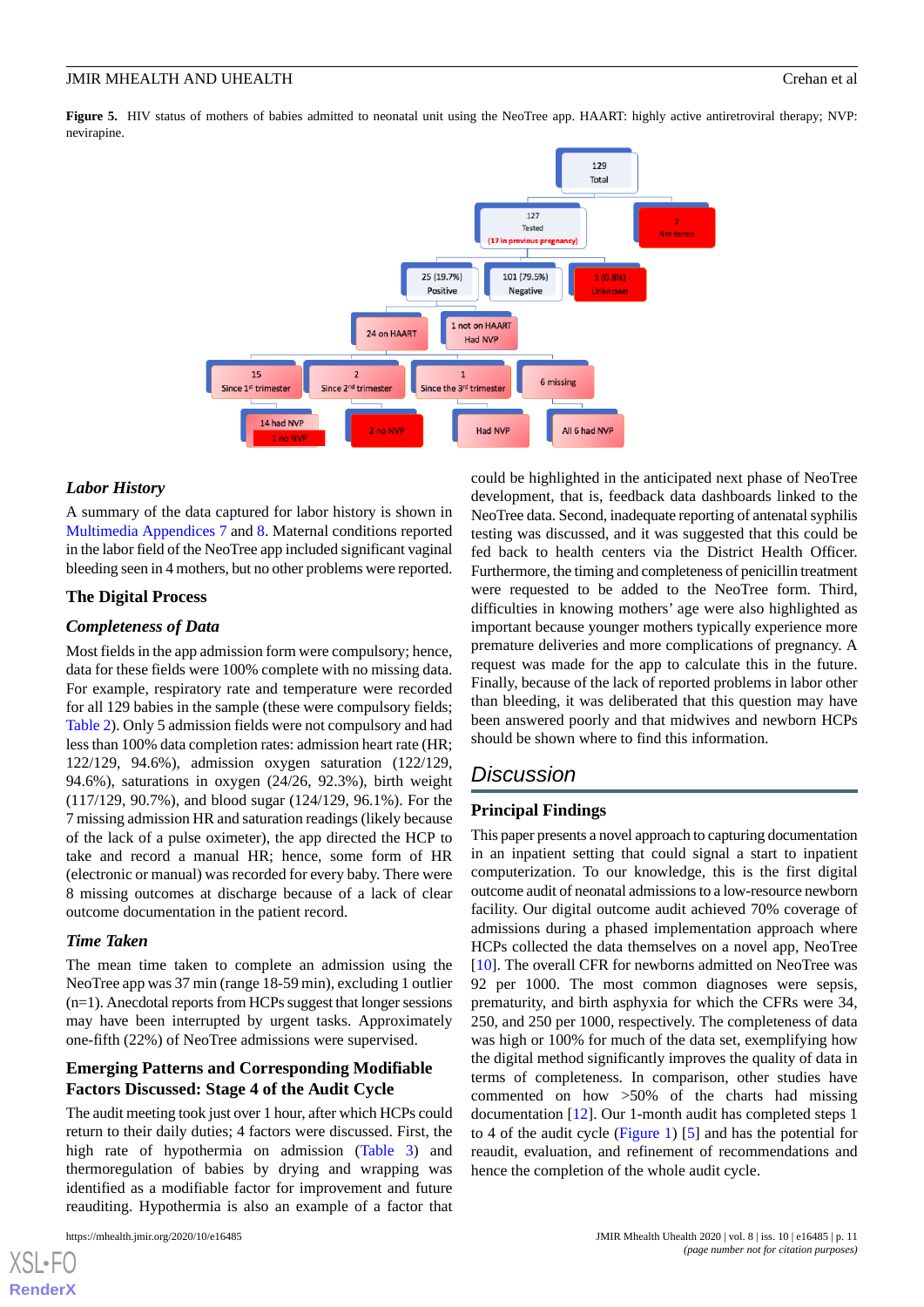## **Discussion of Findings in Context**

In a previous study at the ZCH nursery, demographic data were collected over a 2-month period using the MOH paper admission form. The mortality rate was 160 per 1000, significantly higher than that of our digital outcome audit [[17\]](#page-14-1). Therefore, our digital outcome audit could have underestimated CFRs because of systematically missing data on babies who died. As HCPs were required to complete a paper form in addition to NeoTree, they may not have filled out a NeoTree admission form for babies that died soon after birth. If the NeoTree app completely replaced the paper option and HCPs were trained to clerk all babies, including those arriving moribund, this could cease to be a problem.

Another previous paper-based death audit in KCH hospital, Malawi, audited pediatric patients, with ages ranging from 1 day to 16.5 years, rather than newborns, and showed mortality rates ranging from 22 to 44 per 1000 [\[12](#page-13-11)]. The lower mortality rates most likely reflect the older age range, but may also be because of the retrospective nature of their study and missing data. The authors reported that >50% of the charts had missing documentation [[12\]](#page-13-11). The prospective nature of our study, the presence of a researcher onsite overseeing data collection, and the use of a digital method may have aided in improving the completeness of data in our study.

Field validation and compulsory fields within the app may have also contributed to the completeness of data. Saturations in oxygen, for example, were not a compulsory field and were recorded in 24 of 26 babies. This may reflect the power of compulsory fields but also a lack of time to wait for a second saturation reading once oxygen had been applied. Indeed, the adult pulse oximeters available took time to pick up a reading, particularly in smaller premature infants. Local protocols (care of the infant newborn) [[16\]](#page-14-0) specify how to measure oxygen saturation and that it should be taken in air and oxygen as part of the assessment for starting continuous positive airway pressure, but these were newly implemented at the time of the study. For optional fields, lack of available information (eg, birth weight of older infants born in other facilities) and equipment (eg, test strips for the blood sugar monitor) may have contributed to incomplete data, and these fields were intentionally configured as optional for these reasons. For other fields (eg, syphilis status), an *unknown* option was added to allow progress through the app, where data were unavailable. A researcher collected the outcome data in our study by reading the documentation of HCPs (which was only 94% complete); hence, in the future, the recording of outcomes by the HCPs themselves in real time might improve the completeness of outcome data. Although the completeness of data was generally high, there is always the possibility of false data being entered. Since we did not include any quality assurance in our study, we can only assume that HCPs were entering correct data.

## **Discussion of Key Fields Within the NeoTree App**

The percentage of LBW at admission  $\left($  < 2.5 kg) may be a useful indicator for the procurement of feeding cups and nasogastric tubes and the provision of kangaroo mother care beds. These data could also potentially influence the maternal and obstetric department and potentially government policies to tackle the nutrition of Malawian mothers and their babies.

It is important to note that LBW or small for gestational age is not the same as prematurity; hence, a maturity score was included within NeoTree. The difference in maturity scores and estimated gestation exposed the inaccuracy of fundal height and length of pregnancy, suggesting a significant underestimation of gestation using these methods. Feedback that the maturity score was time-consuming and required additional training prompted its removal from NeoTree halfway through the study.

Our results from the subjective assessment of the severity of work of breathing (WOB) suggest that nasal flare and chest in-drawings were not considered *severe* WOB. Head nodding, grunting, and tracheal tug made up for 9.3% of severe WOB. This could be further analyzed in the next phase to improve the understanding of the training needs of HCPs in assessing respiratory distress and potentially develop a scoring system in the future.

Regarding the examination of the newborn, the lack of chest findings reported and the complete lack of heart murmurs auscultated suggest that related fields may not be appropriate for nursing cadres, but their relevance for doctors could be examined in the future. The flexible nature of the NeoTree app means that these fields can be optional. For head circumference and birth weight, the app could ideally plot these automatically on a growth chart. However, it may represent a training challenge for HCPs to interpret these. Nevertheless, this is certainly a consideration for future iterations.

## **Limitations**

The coverage of admissions was only 70.2% during a phased implementation; hence, this may not be a representative sample. The paper charts for the remaining 29.8% could have been checked to improve coverage of key indicators such as age and sex; however, this was not considered a reliable alternative because of missing charts and missing documentation [[12\]](#page-13-11). As this was part of a proof-of-concept study, the digital form had to be completed in addition to the paper form, adding time and workload to already pressured staff. The researcher-in-residence was present throughout the study, which may have enhanced uptake. There were difficulties completing antenatal fields, particularly when a guardian accompanied the infant to the nursery while the mother was still recovering in the labor ward. As the study progressed, midwives started to bring the mother's labor ward notes, in addition to her hand-held record, with new admissions from the labor ward, but the problem persisted for out-born babies. Hence, the option *unknown* was added to many of the drop-down menus to preserve practical feasibility.

A major problem with our digital outcome audit is that the proposed system only collected data at the point of admission and discharge. What occurred during the crucial period between admission and death was not recorded, and therefore modifiable factors contributing to deaths and reciprocal solutions could not be identified. In turn, because of time constraints, steps 5 and 6 of the audit cycle could not be executed, leaving the audit loop unclosed. However, we have identified a considerable number of modifiable factors from patterns in aggregate data;

 $XS$ -FO **[RenderX](http://www.renderx.com/)**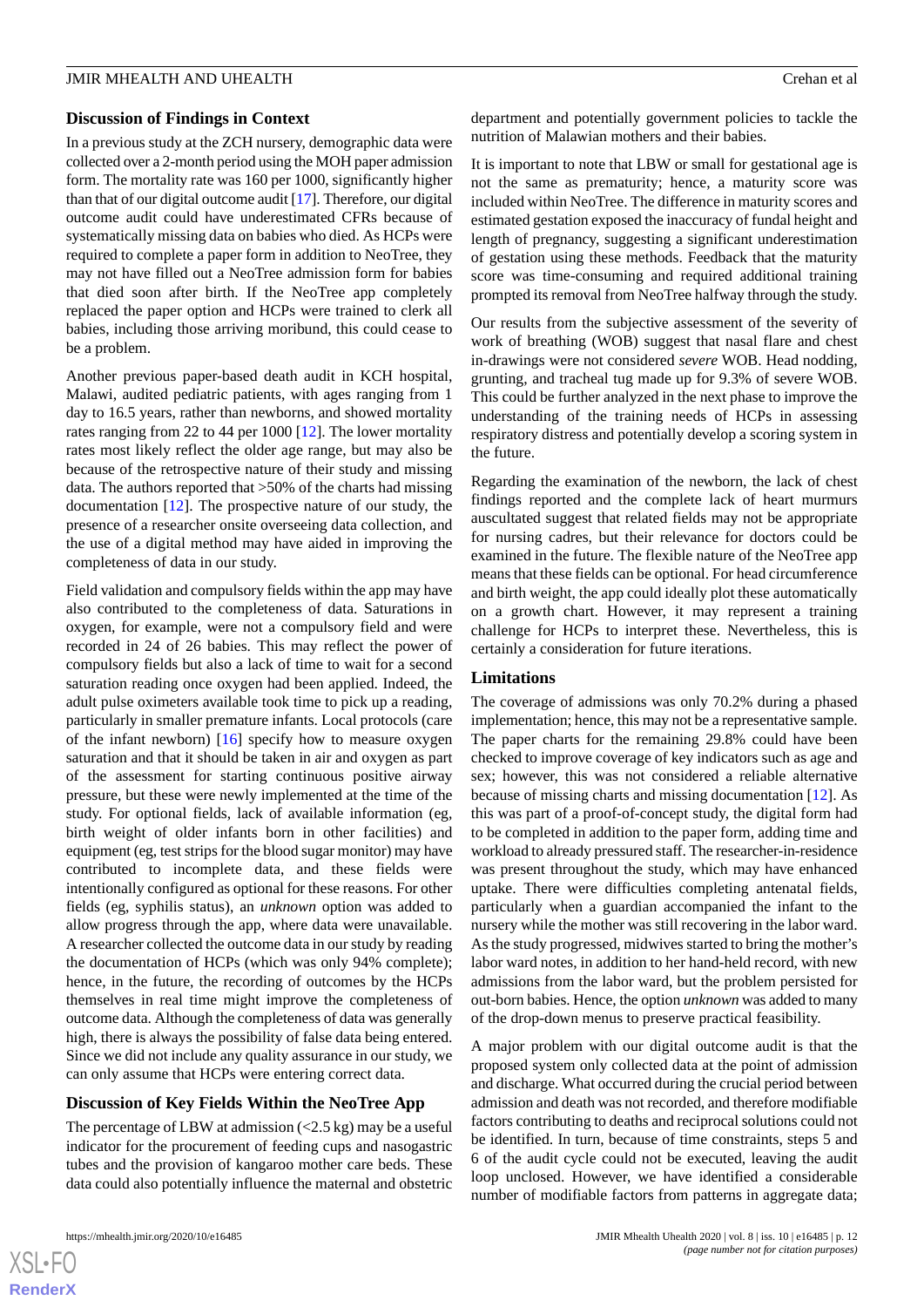hence, with the right resources and staff available, we could potentially close the audit loop.

#### **Future Steps**

To allow the scrutiny of individual causes of death, a free text field will be added to the *NeoDischarge* form for the reviewing clinician to record (in a nonblame anonymous fashion) any possible modifiable factors that might have prevented that death. Copies of these *death summaries* could potentially be printed and collated for review in monthly death audits, which would significantly increase the efficiency of these meetings and provide valuable contemporary insights into how and why an individual newborn died. Other next steps include using NeoTree where it completely replaces the paper form, or where no paper form exists in the first place, without the presence of the researcher on site. A study where clinicians or doctors use the app in another low-resource country would also be recommended.

## **Conclusions**

Using an mHealth app, NeoTree, a digital outcome audit was successfully carried out by health care workers at a neonatal unit of a district hospital in Malawi with high completeness of data. These results were discussed at a local audit meeting and demonstrated that data collected digitally could stimulate quality improvement initiatives, such as improving the thermoregulation of babies. Limitations are noted in this study, with only 70% coverage of all admissions. Overall, this study illustrates how a digital audit using an app can improve documentation and richness of clinical data to help support the delivery and configuration of local services. This study demonstrates huge potential for the use of a daily electronic record in low-resource settings, and these findings can inform the next stage of development for the NeoTree app, in particular, for guiding the development of linked data dashboards.

## **Acknowledgments**

This work was supported by the National Institute for Health Research (NIHR) Great Ormond Street Hospital Biomedical Research Centre. The views expressed are those of the authors and not necessarily those of the National Health Service (NHS), the NIHR, or the Department of Health. The authors would like to thank the babies, mothers, and guardians, who allowed their data to contribute to this digital outcome audit. The authors are extremely grateful to the nursing team at ZCH who diligently contributed to this digital outcome audit with open minds and hearts. They extend special thanks to Dr Joshua, the director of ZCH, and Indira Angela Chikomoni, the nurse in charge during the time of the study, whose support and coordination of the project was invaluable. The authors thank Dr Rizine Mzikamanda, who kindly facilitated ethical approval from the Malawi University College of Medicine, and thank all the members of the technical team—Matteo Giacconne (main developer), Jane Minto (UX design), and Charles Normand (information technology architect), whose hard work created the app needed to deliver this audit. The authors would also like to thank Mr Vincent Harding at the Computer Sciences Department of the University College London, Professor Jens Kaasball at the University of Oslo, and the computer science team at Chancellor College, Zomba, University of Malawi, for their valuable technical advice. Finally, the authors thank the National Institute for Health Research Collaboration for the Leadership in Applied Health Research and Care North Thames at Barts Health NHS Trust for supporting Professor Monica Lakhanpaul.

## <span id="page-12-0"></span>**Conflicts of Interest**

None declared.

## <span id="page-12-1"></span>**Multimedia Appendix 1**

Maturity scores compared to fundus height and length of pregnancy measured. [[PDF File \(Adobe PDF File\), 216 KB](https://jmir.org/api/download?alt_name=mhealth_v8i10e16485_app1.pdf&filename=3b156bfa7e3198a4527e1dbfc10498aa.pdf)-[Multimedia Appendix 1\]](https://jmir.org/api/download?alt_name=mhealth_v8i10e16485_app1.pdf&filename=3b156bfa7e3198a4527e1dbfc10498aa.pdf)

## <span id="page-12-2"></span>**Multimedia Appendix 2**

Findings on newborn examination. [[PDF File \(Adobe PDF File\), 48 KB](https://jmir.org/api/download?alt_name=mhealth_v8i10e16485_app2.pdf&filename=3eb42fb940b4ee58672a6d00d26f5067.pdf)-[Multimedia Appendix 2\]](https://jmir.org/api/download?alt_name=mhealth_v8i10e16485_app2.pdf&filename=3eb42fb940b4ee58672a6d00d26f5067.pdf)

## <span id="page-12-3"></span>**Multimedia Appendix 3**

<span id="page-12-4"></span>Place of origin. [[PDF File \(Adobe PDF File\), 23 KB](https://jmir.org/api/download?alt_name=mhealth_v8i10e16485_app3.pdf&filename=1cc9ec50ae7e9f82eb6498584d41d9b1.pdf)-[Multimedia Appendix 3\]](https://jmir.org/api/download?alt_name=mhealth_v8i10e16485_app3.pdf&filename=1cc9ec50ae7e9f82eb6498584d41d9b1.pdf)

### **Multimedia Appendix 4**

Map of referral centres showing number of referrals from outlying referral centres. [[PNG File , 292 KB-Multimedia Appendix 4](https://jmir.org/api/download?alt_name=mhealth_v8i10e16485_app4.png&filename=3b13269b6ab9f46a4e3fb678f96ffaa4.png)]

## **Multimedia Appendix 5**

Maternal history.

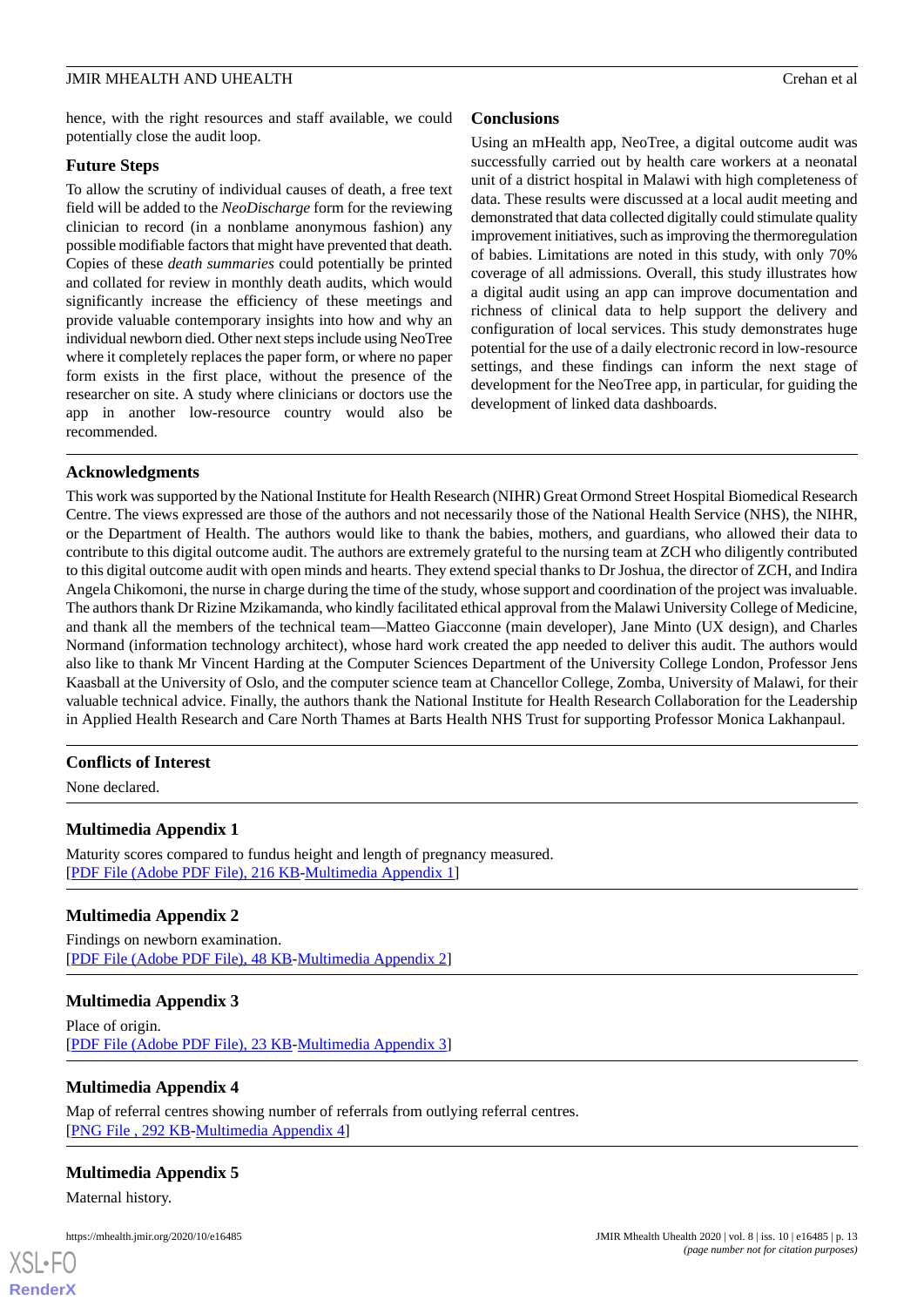## <span id="page-13-15"></span>**Multimedia Appendix 6**

Summary of antenatal care visits and medications/vaccinations received. [[PNG File , 74 KB-Multimedia Appendix 6](https://jmir.org/api/download?alt_name=mhealth_v8i10e16485_app6.png&filename=a64765fb4bed1381d3eaf3320ed69bda.png)]

## <span id="page-13-16"></span>**Multimedia Appendix 7**

<span id="page-13-17"></span>Summary of characteristics of labour as captured by the NeoTree app. [[PDF File \(Adobe PDF File\), 30 KB](https://jmir.org/api/download?alt_name=mhealth_v8i10e16485_app7.pdf&filename=443dc475636fae43d29e9545efa5545b.pdf)-[Multimedia Appendix 7\]](https://jmir.org/api/download?alt_name=mhealth_v8i10e16485_app7.pdf&filename=443dc475636fae43d29e9545efa5545b.pdf)

## **Multimedia Appendix 8**

Reported reasoning for either elective or emergency C-section. [[PDF File \(Adobe PDF File\), 204 KB](https://jmir.org/api/download?alt_name=mhealth_v8i10e16485_app8.pdf&filename=2a3af9ecdd35af01cab47717673748d4.pdf)-[Multimedia Appendix 8\]](https://jmir.org/api/download?alt_name=mhealth_v8i10e16485_app8.pdf&filename=2a3af9ecdd35af01cab47717673748d4.pdf)

## <span id="page-13-0"></span>**References**

- <span id="page-13-1"></span>1. Neonatal Mortality. UNICEF DATA - Child Statistics. 2018. URL: [https://data.unicef.org/topic/child-survival/](https://data.unicef.org/topic/child-survival/neonatal-mortality/) [neonatal-mortality/](https://data.unicef.org/topic/child-survival/neonatal-mortality/) [accessed 2019-04-22] [\[WebCite Cache ID 77ppaFTWl](http://www.webcitation.org/

                                77ppaFTWl)]
- <span id="page-13-2"></span>2. Lawn JE, Blencowe H, Oza S, You D, Lee AC, Waiswa P, Lancet Every Newborn Study Group. Every newborn: progress, priorities, and potential beyond survival. Lancet 2014 Jul 12;384(9938):189-205. [doi: [10.1016/S0140-6736\(14\)60496-7](http://dx.doi.org/10.1016/S0140-6736(14)60496-7)] [Medline: [24853593](http://www.ncbi.nlm.nih.gov/entrez/query.fcgi?cmd=Retrieve&db=PubMed&list_uids=24853593&dopt=Abstract)]
- <span id="page-13-3"></span>3. Lawn JE, Cousens S, Zupan J, Lancet Neonatal Survival Steering Team. 4 million neonatal deaths: when? Where? Why? Lancet 2005;365(9462):891-900. [doi: [10.1016/S0140-6736\(05\)71048-5](http://dx.doi.org/10.1016/S0140-6736(05)71048-5)] [Medline: [15752534](http://www.ncbi.nlm.nih.gov/entrez/query.fcgi?cmd=Retrieve&db=PubMed&list_uids=15752534&dopt=Abstract)]
- <span id="page-13-4"></span>4. Kerber KJ, Mathai M, Lewis G, Flenady V, Erwich JJ, Segun T, et al. Counting every stillbirth and neonatal death through mortality audit to improve quality of care for every pregnant woman and her baby. BMC Pregnancy Childbirth 2015;15(Suppl 2):S9 [\[FREE Full text](https://www.biomedcentral.com/1471-2393/15/S2/S9)] [doi: [10.1186/1471-2393-15-S2-S9](http://dx.doi.org/10.1186/1471-2393-15-S2-S9)] [Medline: [26391558](http://www.ncbi.nlm.nih.gov/entrez/query.fcgi?cmd=Retrieve&db=PubMed&list_uids=26391558&dopt=Abstract)]
- <span id="page-13-5"></span>5. Pattinson R, Kerber K, Waiswa P, Day LT, Mussell F, Asiruddin SK, et al. Perinatal mortality audit: counting, accountability, and overcoming challenges in scaling up in low- and middle-income countries. Int J Gynaecol Obstet 2009 Oct;107(Suppl 1):S113-21, S121. [doi: [10.1016/j.ijgo.2009.07.011](http://dx.doi.org/10.1016/j.ijgo.2009.07.011)] [Medline: [19815206\]](http://www.ncbi.nlm.nih.gov/entrez/query.fcgi?cmd=Retrieve&db=PubMed&list_uids=19815206&dopt=Abstract)
- <span id="page-13-7"></span><span id="page-13-6"></span>6. Zaka N, Alexander EC, Manikam L, Norman IC, Akhbari M, Moxon S, et al. Quality improvement initiatives for hospitalised small and sick newborns in low- and middle-income countries: a systematic review. Implement Sci 2018 Jan 25;13(1):20 [[FREE Full text](https://implementationscience.biomedcentral.com/articles/10.1186/s13012-018-0712-2)] [doi: [10.1186/s13012-018-0712-2\]](http://dx.doi.org/10.1186/s13012-018-0712-2) [Medline: [29370845](http://www.ncbi.nlm.nih.gov/entrez/query.fcgi?cmd=Retrieve&db=PubMed&list_uids=29370845&dopt=Abstract)]
- 7. Mhealth New Horizons for Health Through Mobile Technologies. World Health Organization. 2011. URL: [https://www.](https://www.who.int/goe/publications/goe_mhealth_web.pdf) [who.int/goe/publications/goe\\_mhealth\\_web.pdf](https://www.who.int/goe/publications/goe_mhealth_web.pdf) [accessed 2019-04-22] [\[WebCite Cache ID 77pIuSWkm](http://www.webcitation.org/

                                77pIuSWkm)]
- <span id="page-13-8"></span>8. Dillon DG, Pirie F, Rice S, Pomilla C, Sandhu MS, Motala AA, African Partnership for Chronic Disease Research (APCDR). Open-source electronic data capture system offered increased accuracy and cost-effectiveness compared with paper methods in Africa. J Clin Epidemiol 2014 Dec;67(12):1358-1363 [\[FREE Full text](https://linkinghub.elsevier.com/retrieve/pii/S0895-4356(14)00238-8)] [doi: [10.1016/j.jclinepi.2014.06.012\]](http://dx.doi.org/10.1016/j.jclinepi.2014.06.012) [Medline: [25135245](http://www.ncbi.nlm.nih.gov/entrez/query.fcgi?cmd=Retrieve&db=PubMed&list_uids=25135245&dopt=Abstract)]
- <span id="page-13-10"></span><span id="page-13-9"></span>9. le Jeannic A, Quelen C, Alberti C, Durand-Zaleski I, CompaRec Investigators. Comparison of two data collection processes in clinical studies: electronic and paper case report forms. BMC Med Res Methodol 2014 Jan 17;14:7 [[FREE Full text](https://bmcmedresmethodol.biomedcentral.com/articles/10.1186/1471-2288-14-7)] [doi: [10.1186/1471-2288-14-7](http://dx.doi.org/10.1186/1471-2288-14-7)] [Medline: [24438227\]](http://www.ncbi.nlm.nih.gov/entrez/query.fcgi?cmd=Retrieve&db=PubMed&list_uids=24438227&dopt=Abstract)
- <span id="page-13-11"></span>10. Crehan C, Kesler E, Nambiar B, Dube Q, Lufesi N, Giaccone M, et al. The NeoTree application: developing an integrated mHealth solution to improve quality of newborn care and survival in a district hospital in Malawi. BMJ Glob Health 2019;4(1):e000860 [\[FREE Full text](https://gh.bmj.com/cgi/pmidlookup?view=long&pmid=30713745)] [doi: [10.1136/bmjgh-2018-000860](http://dx.doi.org/10.1136/bmjgh-2018-000860)] [Medline: [30713745\]](http://www.ncbi.nlm.nih.gov/entrez/query.fcgi?cmd=Retrieve&db=PubMed&list_uids=30713745&dopt=Abstract)
- <span id="page-13-12"></span>11. Kanyuka M, Ndawala J, Mleme T, Chisesa L, Makwemba M, Amouzou A, et al. Malawi and millennium development goal 4: a countdown to 2015 country case study. Lancet Glob Health 2016 Mar;4(3):e201-e214 [\[FREE Full text\]](https://linkinghub.elsevier.com/retrieve/pii/S2214-109X(15)00294-6) [doi: [10.1016/S2214-109X\(15\)00294-6\]](http://dx.doi.org/10.1016/S2214-109X(15)00294-6) [Medline: [26805586\]](http://www.ncbi.nlm.nih.gov/entrez/query.fcgi?cmd=Retrieve&db=PubMed&list_uids=26805586&dopt=Abstract)
- <span id="page-13-13"></span>12. Fitzgerald E, Mlotha-Mitole R, Ciccone EJ, Tilly AE, Montijo JM, Lang H, et al. A pediatric death audit in a large referral hospital in Malawi. BMC Pediatr 2018 Feb 21;18(1):75 [[FREE Full text](https://bmcpediatr.biomedcentral.com/articles/10.1186/s12887-018-1051-9)] [doi: [10.1186/s12887-018-1051-9\]](http://dx.doi.org/10.1186/s12887-018-1051-9) [Medline: [29466967](http://www.ncbi.nlm.nih.gov/entrez/query.fcgi?cmd=Retrieve&db=PubMed&list_uids=29466967&dopt=Abstract)]
- <span id="page-13-14"></span>13. Jehan I, Zaidi S, Rizvi S, Mobeen N, McClure EM, Munoz B, et al. Dating gestational age by last menstrual period, symphysis-fundal height, and ultrasound in urban Pakistan. Int J Gynaecol Obstet 2010 Oct;110(3):231-234 [[FREE Full](http://europepmc.org/abstract/MED/20537328) [text](http://europepmc.org/abstract/MED/20537328)] [doi: [10.1016/j.ijgo.2010.03.030](http://dx.doi.org/10.1016/j.ijgo.2010.03.030)] [Medline: [20537328\]](http://www.ncbi.nlm.nih.gov/entrez/query.fcgi?cmd=Retrieve&db=PubMed&list_uids=20537328&dopt=Abstract)
- 14. White LJ, Lee SJ, Stepniewska K, Simpson JA, Dwell SL, Arunjerdja R, et al. Estimation of gestational age from fundal height: a solution for resource-poor settings. J R Soc Interface 2012 Mar 7;9(68):503-510 [\[FREE Full text\]](http://europepmc.org/abstract/MED/21849388) [doi: [10.1098/rsif.2011.0376](http://dx.doi.org/10.1098/rsif.2011.0376)] [Medline: [21849388\]](http://www.ncbi.nlm.nih.gov/entrez/query.fcgi?cmd=Retrieve&db=PubMed&list_uids=21849388&dopt=Abstract)
- 15. IBM SPSS Statistics for Windows, Version 20. IBM Corp. 2011. URL: [https://www.ibm.com/support/pages/](https://www.ibm.com/support/pages/how-cite-ibm-spss-statistics-or-earlier-versions-spss) [how-cite-ibm-spss-statistics-or-earlier-versions-spss](https://www.ibm.com/support/pages/how-cite-ibm-spss-statistics-or-earlier-versions-spss) [accessed 2020-09-09]

[XSL](http://www.w3.org/Style/XSL)•FO **[RenderX](http://www.renderx.com/)**